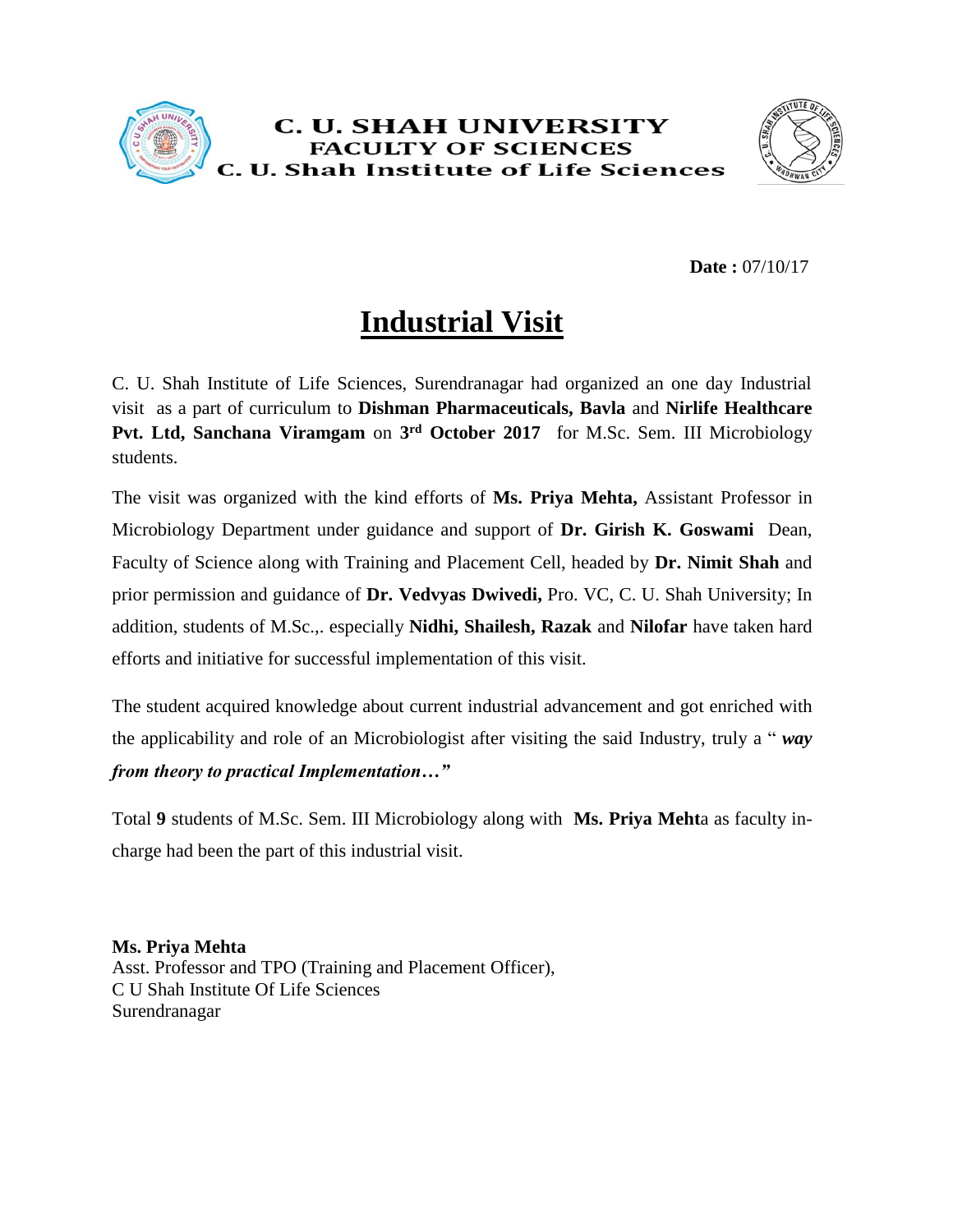

## AT NIRLIFE